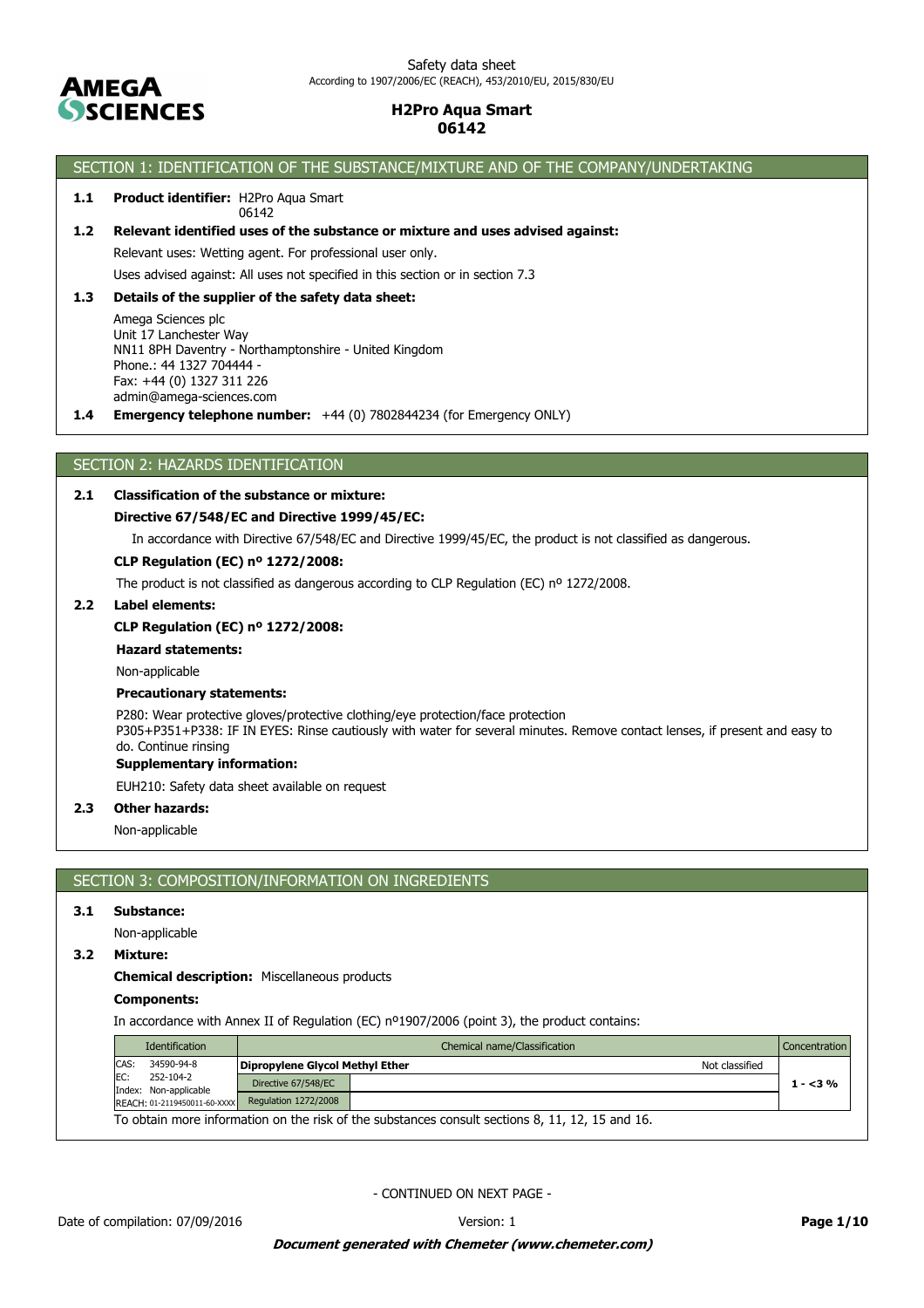

# SECTION 4: FIRST AID MEASURES

### **4.1 Description of first aid measures:**

The symptoms resulting from intoxication can appear after exposure, therefore, in case of doubt, seek medical attention for direct exposure to the chemical product or persistent discomfort, showing the SDS of this product.

# **By inhalation:**

This product does not contain substances classified as hazardous for inhalation, however, in case of symptoms of intoxication remove the person affected from the exposure area and provide with fresh air. Seek medical attention if the symptoms get worse or persist.

### **By skin contact:**

In case of contact it is recommended to clean the affected area thoroughly with water and neutral soap. In case of modifications on the skin (stinging, redness, rashes, blisters,…), seek medical advice with this Safety data Sheet

# **By eye contact:**

This product does not contain substances classified as hazardous for eye contact. Rinse eyes thoroughly for at least 15 minutes with lukewarm water, ensuring that the person affected does not rub or close their eyes.

### **By ingestion/aspiration:**

In case of consumption, seek immediate medical assistance showing the SDS of this product.

#### **4.2 Most important symptoms and effects, both acute and delayed:**

Acute and delayed effects are indicated in sections 2 and 11.

#### **4.3 Indication of any immediate medical attention and special treatment needed:**

Non-applicable

# SECTION 5: FIREFIGHTING MEASURES

### **5.1 Extinguishing media:**

Product is non-flammable under normal conditions of storage, manipulation and use. In the case of inflammation as a result of improper manipulation, storage or use preferably use polyvalent powder extinguishers (ABC powder), in accordance with the Regulation on fire protection systems. IT IS NOT RECOMMENDED to use tap water as an extinguishing agent.

#### **5.2 Special hazards arising from the substance or mixture:**

As a result of combustion or thermal decomposition reactive sub-products are created that can become highly toxic and, consequently, can present a serious health risk.

#### **5.3 Advice for firefighters:**

Depending on the magnitude of the fire it may be necessary to use full protective clothing and individual respiratory equipment. Minimum emergency facilities and equipment should be available (fire blankets, portable first aid kit,...) in accordance with Directive 89/654/EC.

### **Additional provisions:**

Act in accordance with the Internal Emergency Plan and the Information Sheets on actions to take after an accident or other emergencies. Destroy any source of ignition. In case of fire, refrigerate the storage containers and tanks for products susceptible to inflammation, explosion or BLEVE as a result of high temperatures. Avoid spillage of the products used to extinguish the fire into an aqueous medium.

### SECTION 6: ACCIDENTAL RELEASE MEASURES

### **6.1 Personal precautions, protective equipment and emergency procedures:**

Isolate leaks provided that there is no additional risk for the people performing this task. Personal protection equipment must be used against potential contact with the spilt product (See section 8). Evacuate the area and keep out those who do not have protection.

### **6.2 Environmental precautions:**

This product is not classified as hazardous to the environment. Keep product away from drains, surface and underground water.

### **6.3 Methods and material for containment and cleaning up:**

#### It is recommended:

Absorb the spillage using sand or inert absorbent and move it to a safe place. Do not absorb in sawdust or other combustible absorbents. For any concern related to disposal consult section 13.

### **6.4 Reference to other sections:**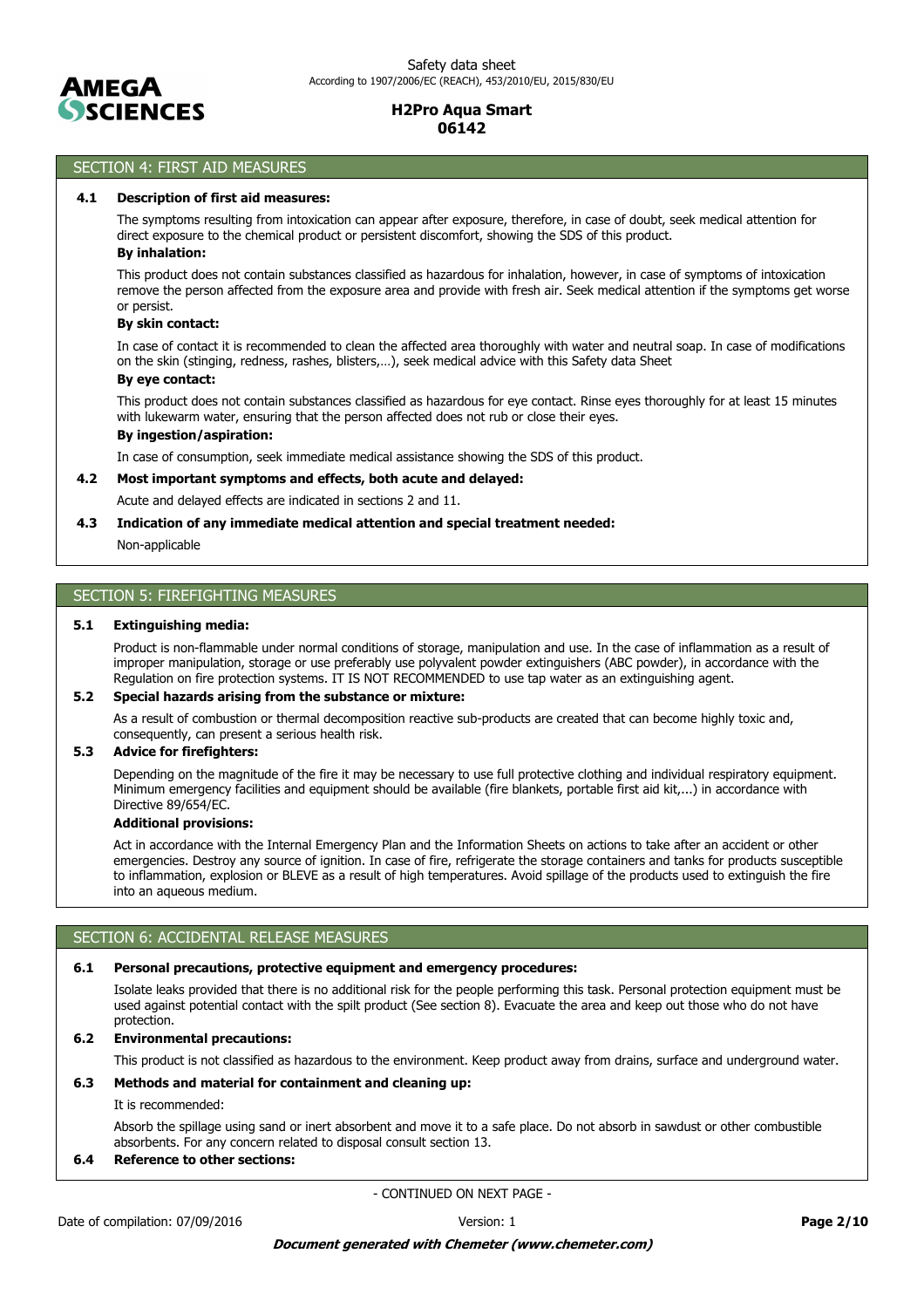

# SECTION 6: ACCIDENTAL RELEASE MEASURES (continued)

See sections 8 and 13.

### SECTION 7: HANDLING AND STORAGE

#### **7.1 Precautions for safe handling:**

A.- Precautions for safe manipulation

Comply with the current legislation concerning the prevention of industrial risks. Keep containers hermetically sealed. Control spills and residues, destroying them with safe methods (section 6). Avoid leakages from the container. Maintain order and cleanliness where dangerous products are used.

B.- Technical recommendations for the prevention of fires and explosions

Product is non-flammable under normal conditions of storage, manipulation and use. It is recommended to transfer at slow speeds to avoid the generation of electrostatic charges that can affect flammable products. Consult section 10 for information on conditions and materials that should be avoided.

C.- Technical recommendations to prevent ergonomic and toxicological risks

Do not eat or drink during the process, washing hands afterwards with suitable cleaning products.

D.- Technical recommendations to prevent environmental risks

It is recommended to have absorbent material available at close proximity to the product (See subsection 6.3)

### **7.2 Conditions for safe storage, including any incompatibilities:**

A.- Technical measures for storage

| Minimum Temp.: |           |
|----------------|-----------|
| Maximum Temp.: | 40 °C     |
| Maximum time:  | 24 Months |

B.- General conditions for storage

Avoid sources of heat, radiation, static electricity and contact with food. For additional information see subsection 10.5

### **7.3 Specific end use(s):**

Except for the instructions already specified it is not necessary to provide any special recommendation regarding the uses of this product.

### SECTION 8: EXPOSURE CONTROLS/PERSONAL PROTECTION

#### **8.1 Control parameters:**

Substances whose occupational exposure limits have to be monitored in the work environment (EH40/2005 Workplace exposure limits):

| <b>Identification</b>           | <b>Environmental limits</b> |        |                         |
|---------------------------------|-----------------------------|--------|-------------------------|
| Dipropylene Glycol Methyl Ether | WEL (8h)                    | 50 ppm | $308$ ma/m <sup>3</sup> |
| CAS: 34590-94-8                 | <b>WEL (15 min)</b>         |        |                         |
| EC: 252-104-2                   | 2015<br>Year                |        |                         |

#### **DNEL (Workers):**

|                                 |                   |                | Short exposure |                      | Long exposure  |
|---------------------------------|-------------------|----------------|----------------|----------------------|----------------|
| <b>Identification</b>           |                   | Systemic       | Local          | Systemic             | Local          |
| Dipropylene Glycol Methyl Ether | Oral              | Non-applicable | Non-applicable | Non-applicable       | Non-applicable |
| CAS: 34590-94-8                 | Dermal            | Non-applicable | Non-applicable | $65 \text{ mg/kg}$   | Non-applicable |
| EC: 252-104-2                   | <b>Inhalation</b> | Non-applicable | Non-applicable | $310 \text{ mg/m}^3$ | Non-applicable |

#### **DNEL (General population):**

|                                 |                   |                | Short exposure |                       | Long exposure  |
|---------------------------------|-------------------|----------------|----------------|-----------------------|----------------|
| <b>Identification</b>           |                   | Systemic       | Local          | Systemic              | Local          |
| Dipropylene Glycol Methyl Ether | Oral              | Non-applicable | Non-applicable | $1.67$ mg/kg          | Non-applicable |
| CAS: 34590-94-8                 | Dermal            | Non-applicable | Non-applicable | 15 mg/kg              | Non-applicable |
| EC: 252-104-2                   | <b>Inhalation</b> | Non-applicable | Non-applicable | $37.2 \text{ mg/m}^3$ | Non-applicable |
| <b>PNEC:</b>                    |                   |                |                |                       |                |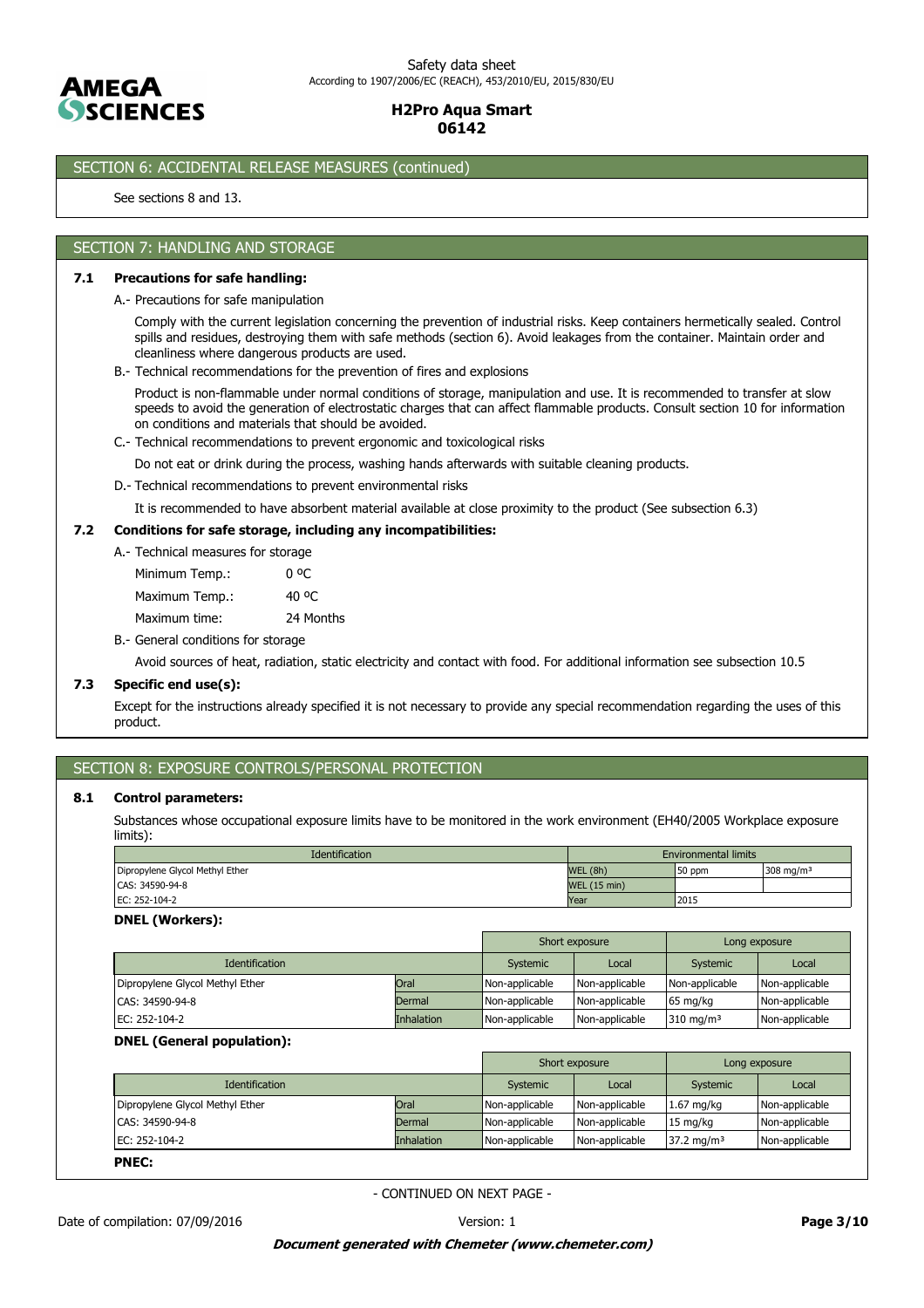

# SECTION 8: EXPOSURE CONTROLS/PERSONAL PROTECTION (continued)

| <b>Identification</b>           |              |                |                         |            |
|---------------------------------|--------------|----------------|-------------------------|------------|
| Dipropylene Glycol Methyl Ether | <b>STP</b>   | $14168$ mg/L   | <b>Fresh water</b>      | $19$ mg/L  |
| CAS: 34590-94-8                 | Soil         | 2.74 mg/kg     | Marine water            | $1.9$ mg/L |
| EC: 252-104-2                   | Intermittent | 190 mg/L       | Sediment (Fresh water)  | 70.2 mg/kg |
|                                 | Oral         | Non-applicable | Sediment (Marine water) | 7.02 mg/kg |

#### **8.2 Exposure controls:**

A.- General security and hygiene measures in the work place

As a preventative measure it is recommended to use basic Personal Protection Equipment, with the corresponding <<CE marking>> in accordance with Directive 89/686/EC. For more information on Personal Protection Equipment (storage, use, cleaning, maintenance, class of protection,…) consult the information leaflet provided by the manufacturer. For more information see subsection 7.1.

All information contained herein is a recommendation which needs some specification from the labour risk prevention services as it is not known whether the company has additional measures at its disposal.

### B.- Respiratory protection

The use of protection equipment will be necessary if a mist forms or if the occupational exposure limits are exceeded.

C.- Specific protection for the hands

Non-applicable

- D.- Ocular and facial protection
	- Non-applicable
- E.- Bodily protection

Non-applicable

F.- Additional emergency measures

It is not necessary to take additional emergency measures.

### **Environmental exposure controls:**

In accordance with the community legislation for the protection of the environment it is recommended to avoid environmental spillage of both the product and its container. For additional information see subsection 7.1.D

### **Volatile organic compounds:**

With regard to Directive 2010/75/EU, this product has the following characteristics:

| V.O.C. (Supply):          | 2.5 % weight                     |
|---------------------------|----------------------------------|
| V.O.C. density at 20 °C:  | $26.5 \text{ kg/m}^3$ (26.5 g/L) |
| Average carbon number:    |                                  |
| Average molecular weight: | 148.19 g/mol                     |

# SECTION 9: PHYSICAL AND CHEMICAL PROPERTIES

### **9.1 Information on basic physical and chemical properties:**

For complete information see the product datasheet.

| Appearance:                                                                                        |                  |
|----------------------------------------------------------------------------------------------------|------------------|
| Physical state at 20 °C:                                                                           | Liguid           |
| Appearance:                                                                                        | Characteristic   |
| Colour:                                                                                            | Amber            |
| Odour:                                                                                             | Characteristic   |
| <b>Volatility:</b>                                                                                 |                  |
| Boiling point at atmospheric pressure:                                                             | Non-applicable * |
| Vapour pressure at 20 °C:                                                                          | Non-applicable * |
| Vapour pressure at 50 °C:                                                                          | Non-applicable * |
| Evaporation rate at 20 °C:                                                                         | Non-applicable * |
| *Not relevant due to the nature of the product, not providing information property of its hazards. |                  |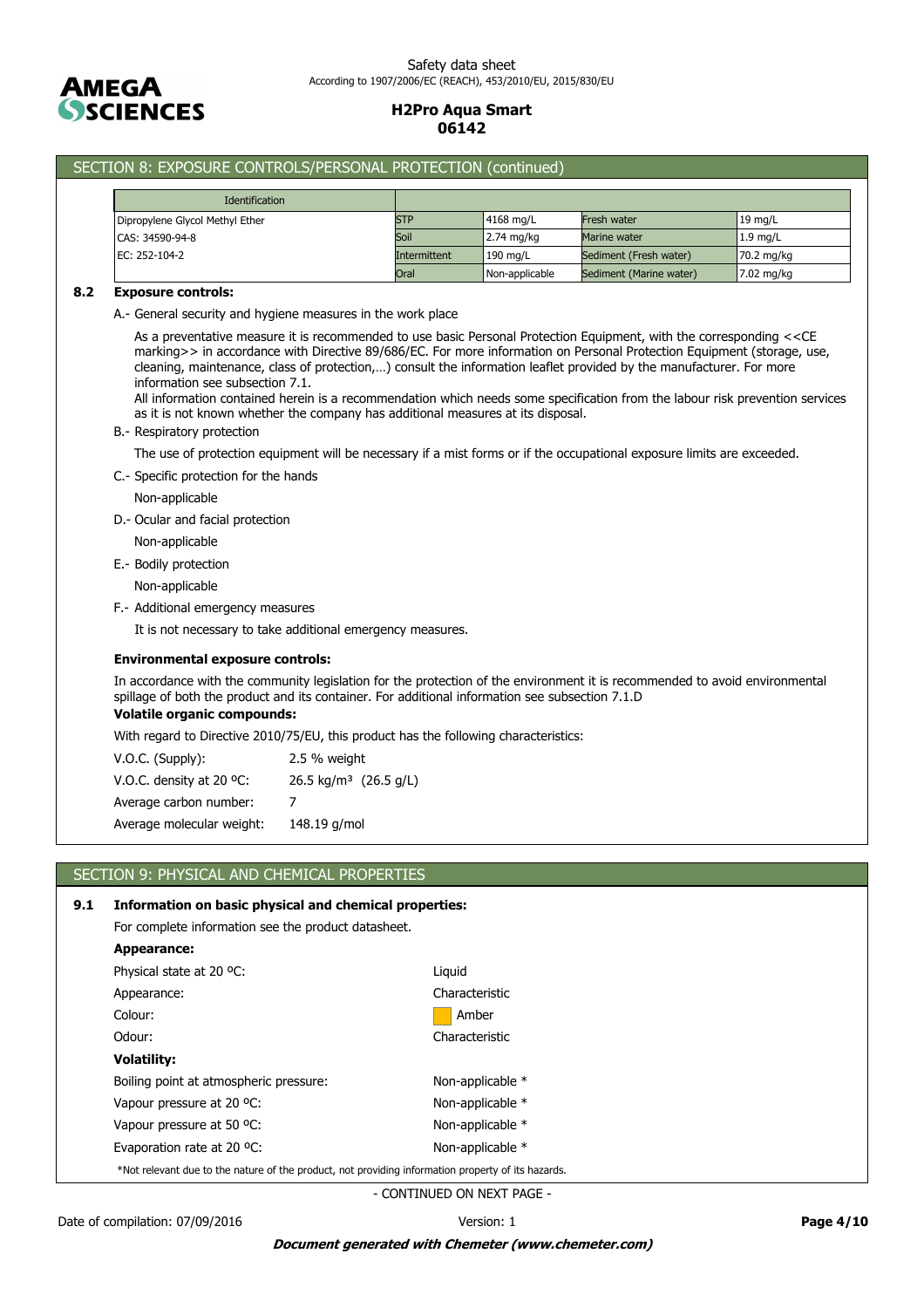

|     | SECTION 9: PHYSICAL AND CHEMICAL PROPERTIES (continued)                                            |                                         |  |  |  |  |
|-----|----------------------------------------------------------------------------------------------------|-----------------------------------------|--|--|--|--|
|     | <b>Product description:</b>                                                                        |                                         |  |  |  |  |
|     | Density at 20 °C:                                                                                  | 1050 - 1070 kg/m <sup>3</sup> (ISO 901) |  |  |  |  |
|     | Relative density at 20 °C:                                                                         | $1.05 - 1.07$                           |  |  |  |  |
|     | Dynamic viscosity at 20 °C:                                                                        | Non-applicable *                        |  |  |  |  |
|     | Kinematic viscosity at 20 °C:                                                                      | Non-applicable *                        |  |  |  |  |
|     | Kinematic viscosity at 40 °C:                                                                      | Non-applicable *                        |  |  |  |  |
|     | Concentration:                                                                                     | Non-applicable *                        |  |  |  |  |
|     | pH:                                                                                                | Non-applicable *                        |  |  |  |  |
|     | Vapour density at 20 °C:                                                                           | Non-applicable *                        |  |  |  |  |
|     | Partition coefficient n-octanol/water 20 °C:                                                       | Non-applicable *                        |  |  |  |  |
|     | Solubility in water at 20 °C:                                                                      | Non-applicable *                        |  |  |  |  |
|     | Solubility properties:                                                                             | Miscible                                |  |  |  |  |
|     | Decomposition temperature:                                                                         | Non-applicable *                        |  |  |  |  |
|     | Melting point/freezing point:                                                                      | Non-applicable *                        |  |  |  |  |
|     | Explosive properties:                                                                              | Non-applicable *                        |  |  |  |  |
|     | Oxidising properties:                                                                              | Non-applicable *                        |  |  |  |  |
|     | <b>Flammability:</b>                                                                               |                                         |  |  |  |  |
|     | Flash Point:                                                                                       | Non Flammable (>60 °C)                  |  |  |  |  |
|     | Autoignition temperature:                                                                          | Non-applicable *                        |  |  |  |  |
|     | Lower flammability limit:                                                                          | Non-applicable *                        |  |  |  |  |
|     | Upper flammability limit:                                                                          | Non-applicable *                        |  |  |  |  |
| 9.2 | <b>Other information:</b>                                                                          |                                         |  |  |  |  |
|     | Surface tension at 20 °C.                                                                          | Non-applicable *                        |  |  |  |  |
|     | Refraction index:                                                                                  | Non-applicable *                        |  |  |  |  |
|     | *Not relevant due to the nature of the product, not providing information property of its hazards. |                                         |  |  |  |  |

|  | SECTION 10: STABILITY AND REACTIVITY |
|--|--------------------------------------|
|  |                                      |

### **10.1 Reactivity:**

No hazardous reactions are expected because the product is stable under recommended storage conditions. See section 7.

# **10.2 Chemical stability:**

Chemically stable under the conditions of storage, handling and use.

### **10.3 Possibility of hazardous reactions:**

Under the specified conditions, hazardous reactions that lead to excessive temperatures or pressure are not expected.

### **10.4 Conditions to avoid:**

Applicable for handling and storage at room temperature:

| Shock and friction | Contact with air | Increase in temperature | Sunliaht       | Humiditv       |
|--------------------|------------------|-------------------------|----------------|----------------|
| Not applicable     | Not applicable   | Not applicable          | Not applicable | Not applicable |

### **10.5 Incompatible materials:**

| <b>Acids</b>             | Water               | : materials<br>.ombustive | mbustible materials. | Others                              |
|--------------------------|---------------------|---------------------------|----------------------|-------------------------------------|
| Avoid<br>acids<br>strona | : applicable<br>Not | Not applicable            | Not applicable       | Avoid alkalis<br>bases<br>or strong |

# **10.6 Hazardous decomposition products:**

See subsection 10.3, 10.4 and 10.5 to find out the specific decomposition products. Depending on the decomposition conditions, complex mixtures of chemical substances can be released: carbon dioxide (CO2), carbon monoxide and other organic compounds.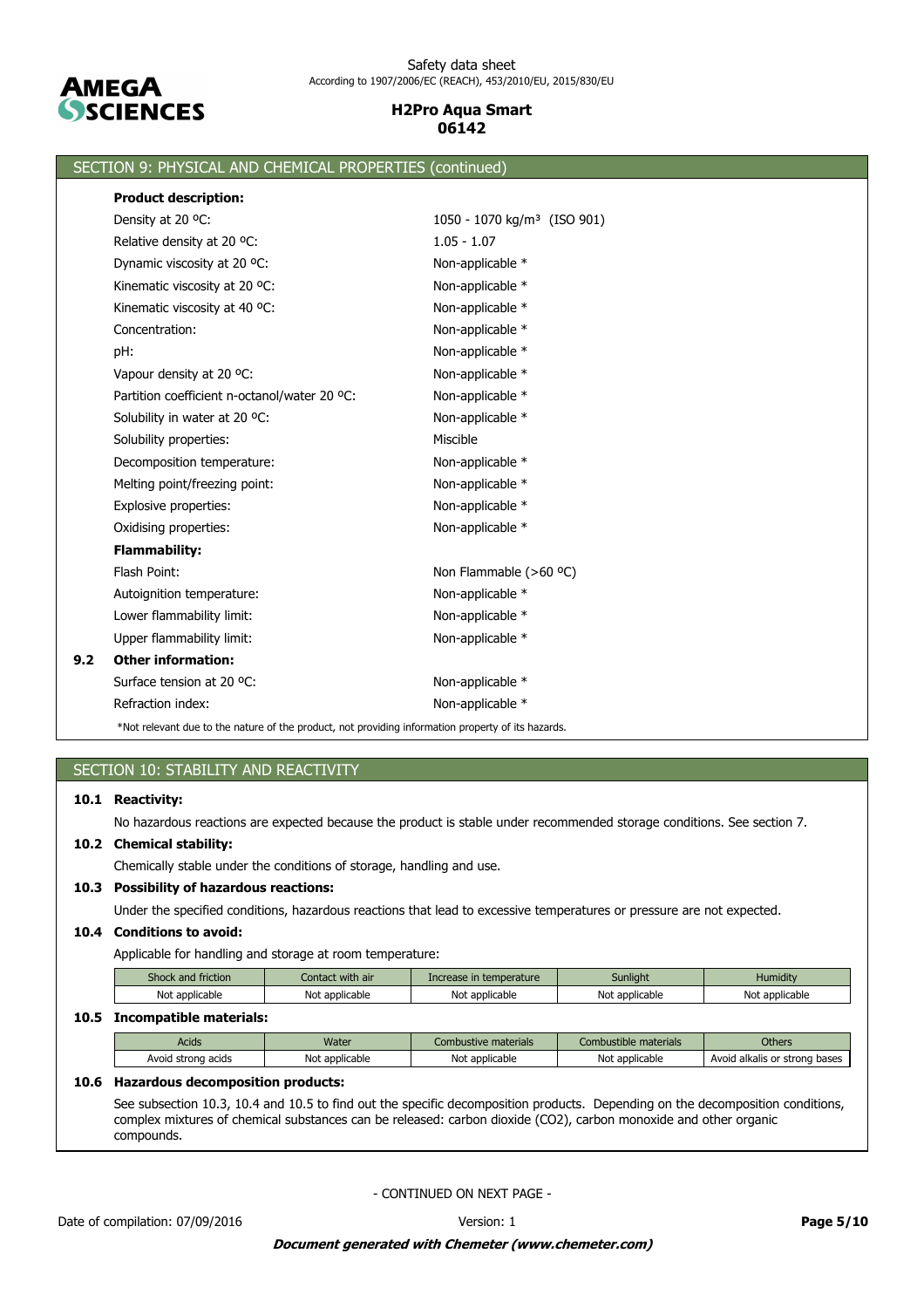

# SECTION 11: TOXICOLOGICAL INFORMATION

#### **11.1 Information on toxicological effects:**

The experimental information related to the toxicological properties of the product itself is not available

Contains glycols. With possibility of effects that are hazardous to the health, it is recommended not to breathe the vapours for long periods of time.

# **Dangerous health implications:**

In case of exposure that is repetitive, prolonged or at concentrations higher than recommended by the occupational exposure limits, it may result in adverse effects on health depending on the means of exposure:

- A.- Ingestion (acute effect):
	- Acute toxicity : Based on available data, the classification criteria are not met, as it does not contain substances classified as dangerous for consumption. For more information see section 3.
	- Corrosivity/Irritability: Based on available data, the classification criteria are not met, as it does not contain substances classified as dangerous for this effect. For more information see section 3.
- B- Inhalation (acute effect):
	- Acute toxicity : Based on available data, the classification criteria are not met, as it does not contain substances classified as dangerous for inhalation. For more information see section 3.
	- Corrosivity/Irritability: Based on available data, the classification criteria are not met, as it does not contain substances classified as dangerous for this effect. For more information see section 3.
- C- Contact with the skin and the eyes (acute effect):
	- Contact with the skin: Based on available data, the classification criteria are not met, as it does not contain substances classified as dangerous for skin contact. For more information see section 3.
	- Contact with the eyes: Based on available data, the classification criteria are not met, as it does not contain substances classified as dangerous for this effect. For more information see section 3.
- D- CMR effects (carcinogenicity, mutagenicity and toxicity to reproduction):
	- Carcinogenicity: Based on available data, the classification criteria are not met, as it does not contain substances classified as dangerous for the effects mentioned. For more information see section 3.
	- Mutagenicity: Based on available data, the classification criteria are not met, as it does not contain substances classified as dangerous for this effect. For more information see section 3.
	- Reproductive toxicity: Based on available data, the classification criteria are not met, as it does not contain substances classified as dangerous for this effect. For more information see section 3.
- E- Sensitizing effects:
	- Respiratory: Based on available data, the classification criteria are not met, as it does not contain substances classified as dangerous with sensitising effects. For more information see section 3.
	- Cutaneous: Based on available data, the classification criteria are not met, as it does not contain substances classified as dangerous for this effect. For more information see section 3.
- F- Specific target organ toxicity (STOT) single exposure:

Based on available data, the classification criteria are not met, as it does not contain substances classified as dangerous for this effect. For more information see section 3.

- G- Specific target organ toxicity (STOT)-repeated exposure:
	- Specific target organ toxicity (STOT)-repeated exposure: Based on available data, the classification criteria are not met, as it does not contain substances classified as dangerous for this effect. For more information see section 3.
	- Skin: Based on available data, the classification criteria are not met, as it does not contain substances classified as dangerous for this effect. For more information see section 3.
- H- Aspiration hazard:

Based on available data, the classification criteria are not met, as it does not contain substances classified as dangerous for this effect. For more information see section 3.

#### **Other information:**

Non-applicable

**Specific toxicology information on the substances:**

| <b>Identification</b>           |                 | Acute toxicity   | Genus |
|---------------------------------|-----------------|------------------|-------|
| Dipropylene Glycol Methyl Ether | LD50 oral       | $15180$ mg/kg    | Rat   |
| CAS: 34590-94-8                 | LD50 dermal     | $>$ 2000 mg/kg   |       |
| EC: 252-104-2                   | LC50 inhalation | $>20$ mg/L (4 h) |       |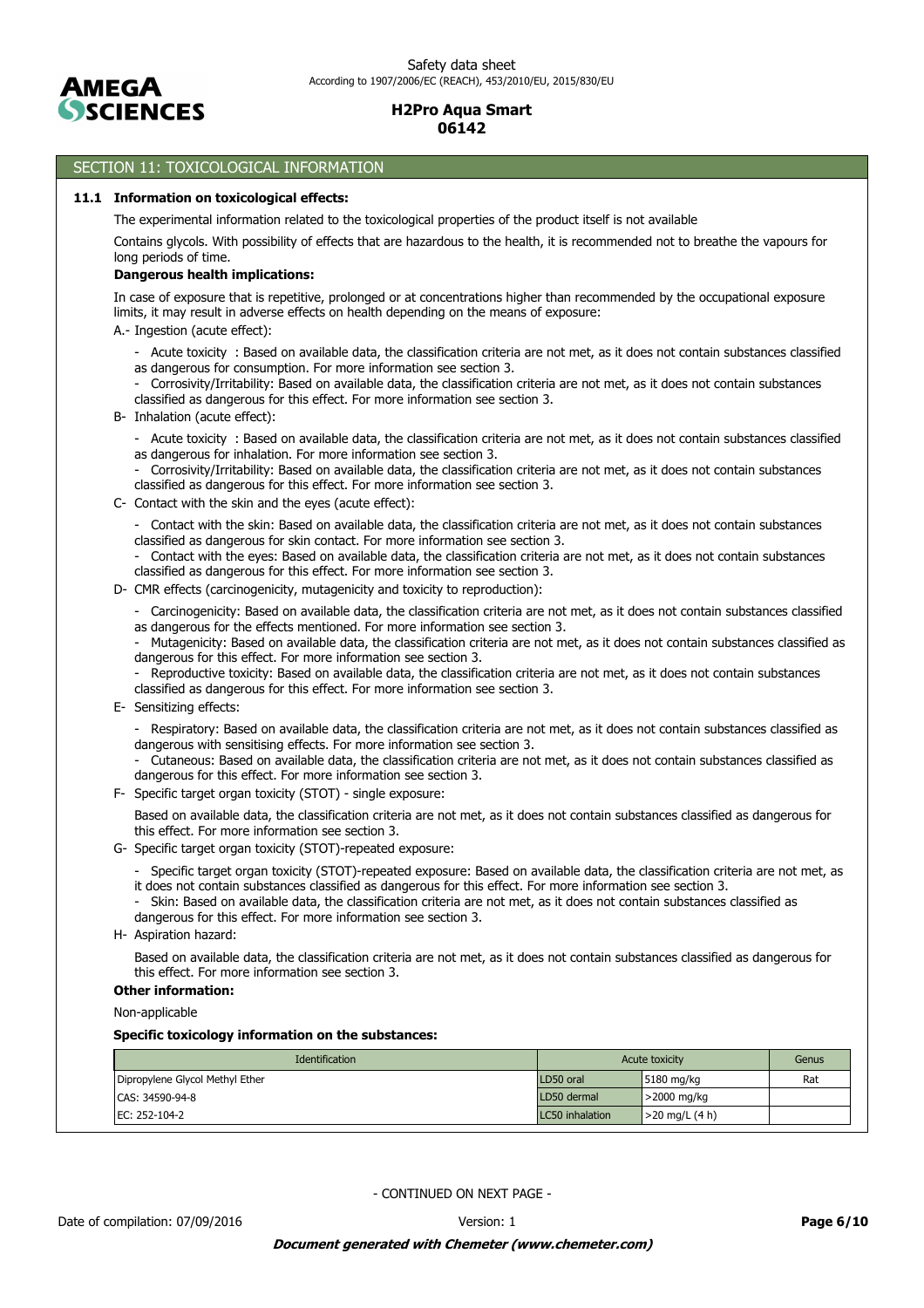

### SECTION 12: ECOLOGICAL INFORMATION

The experimental information related to the eco-toxicological properties of the product itself is not available

#### **12.1 Toxicity:**

| <b>Identification</b>           |                  | Acute toxicity      | <b>Species</b>      | Genus      |
|---------------------------------|------------------|---------------------|---------------------|------------|
| Dipropylene Glycol Methyl Ether | <b>LC50</b>      | 10000 mg/L $(96 h)$ | Pimephales promelas | Fish       |
| ICAS: 34590-94-8                | EC <sub>50</sub> | 1919 mg/L $(48 h)$  | Daphnia magna       | Crustacean |
| EC: 252-104-2                   | <b>EC50</b>      | Non-applicable      |                     |            |

#### **12.2 Persistence and degradability:**

| <b>Identification</b>           |             | Degradability  | Biodegradability     |                |
|---------------------------------|-------------|----------------|----------------------|----------------|
| Dipropylene Glycol Methyl Ether | <b>BOD5</b> | Non-applicable | <b>Concentration</b> | Non-applicable |
| CAS: 34590-94-8                 | <b>COD</b>  | 0.00202 g O2/g | Period               | 28 days        |
| EC: 252-104-2                   | BOD5/COD    | Non-applicable | % Biodegradable      | 73 %           |

#### **12.3 Bioaccumulative potential:**

| <b>Identification</b>           |            | Bioaccumulation potential |
|---------------------------------|------------|---------------------------|
| Dipropylene Glycol Methyl Ether | <b>BCF</b> |                           |
| CAS: 34590-94-8                 | Pow Log    | $-0.06$                   |
| EC: 252-104-2                   | Potential  | Low                       |

# **12.4 Mobility in soil:**

Not available

# **12.5 Results of PBT and vPvB assessment:**

Non-applicable

#### **12.6 Other adverse effects:**

Not described

### SECTION 13: DISPOSAL CONSIDERATIONS

#### **13.1 Waste treatment methods:**

| Code | Description                                                                                 | Waste class (Regulation (EU) No<br>1357/2014) |
|------|---------------------------------------------------------------------------------------------|-----------------------------------------------|
|      | It is not possible to assign a specific code, as it depends on the intended use by the user | Non dangerous                                 |

#### **Type of waste (Regulation (EU) No 1357/2014):**

Non-applicable

#### **Waste management (disposal and evaluation):**

Consult the authorized waste service manager on the assessment and disposal operations in accordance with Annex 1 and Annex 2 (Directive 2008/98/EC, The Waste Regulations 2011, 2011 No. 988). As under 15 01 (2014/955/EU) of the code and in case the container has been in direct contact with the product, it will be processed the same way as the actual product. Otherwise, it will be processed as non-dangerous residue. We do not recommended disposal down the drain. See paragraph 6.2.

### **Regulations related to waste management:**

In accordance with Annex II of Regulation (EC) nº1907/2006 (REACH) the community or state provisions related to waste management are stated

Community legislation: Directive 2008/98/EC, 2014/955/EU, Regulation (EU) No 1357/2014

# SECTION 14: TRANSPORT INFORMATION

### **Transport of dangerous goods by land:**

With regard to ADR 2015 and RID 2015: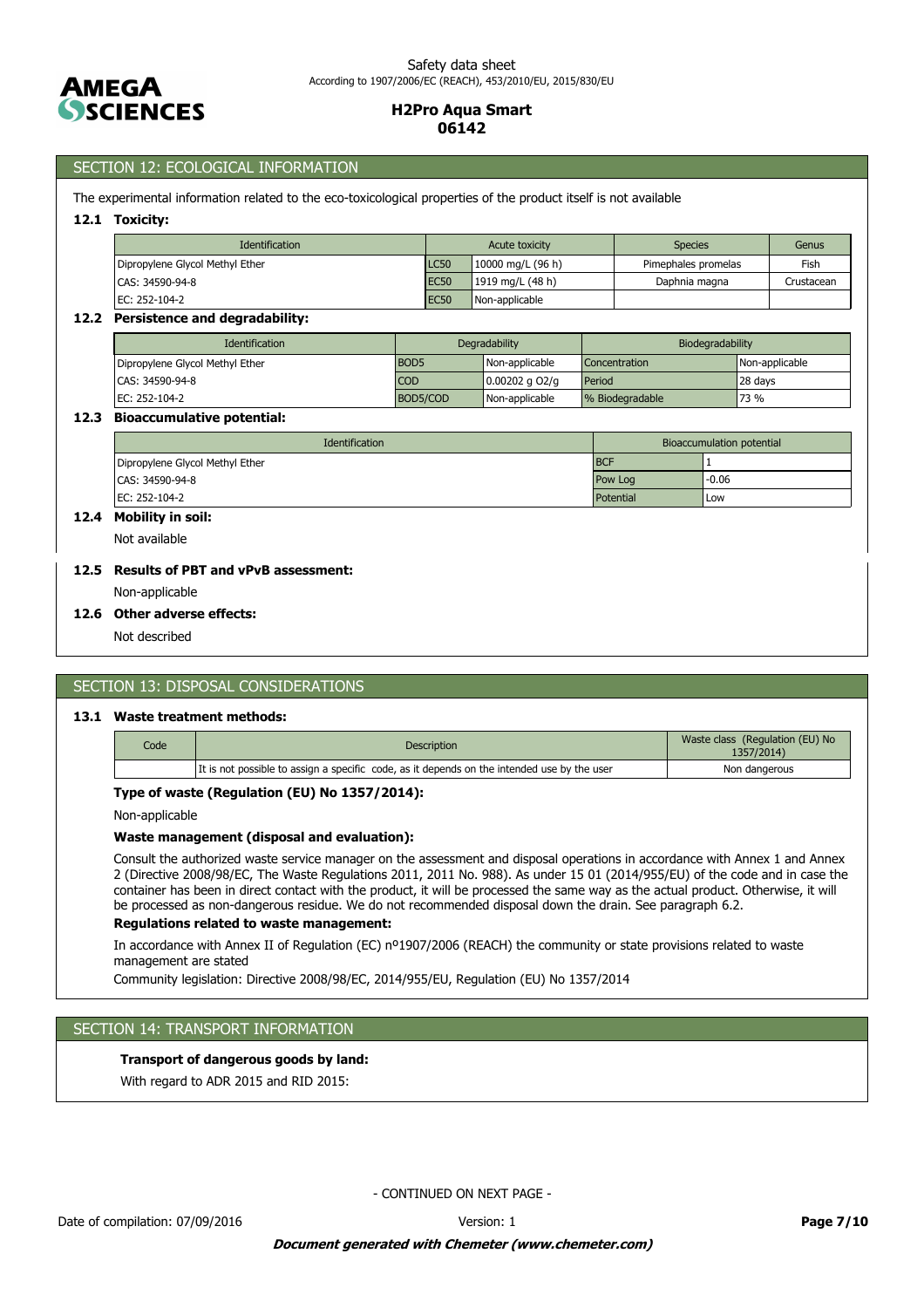

| SECTION 14: TRANSPORT INFORMATION (continued)                                  |                |  |
|--------------------------------------------------------------------------------|----------------|--|
| 14.1 UN number:                                                                | Non-applicable |  |
| 14.2 UN proper shipping name:                                                  | Non-applicable |  |
| 14.3 Transport hazard class(es):                                               | Non-applicable |  |
| Labels:                                                                        | Non-applicable |  |
| 14.4 Packing group:                                                            | Non-applicable |  |
| 14.5 Dangerous for the                                                         | No             |  |
| environment:                                                                   |                |  |
| 14.6 Special precautions for user                                              |                |  |
| Special regulations:                                                           | Non-applicable |  |
| Tunnel restriction code:                                                       | Non-applicable |  |
| Physico-Chemical properties:                                                   | see section 9  |  |
| Limited quantities:                                                            | Non-applicable |  |
| 14.7 Transport in bulk according<br>to Annex II of Marpol and<br>the IBC Code: | Non-applicable |  |
| Transport of dangerous goods by sea:                                           |                |  |
| With regard to IMDG 37-14:                                                     |                |  |
| 14.1 UN number:                                                                | Non-applicable |  |
| 14.2 UN proper shipping name:                                                  | Non-applicable |  |
| 14.3 Transport hazard class(es):                                               | Non-applicable |  |
| Labels:                                                                        | Non-applicable |  |
| 14.4 Packing group:                                                            | Non-applicable |  |
| 14.5 Dangerous for the<br>environment:                                         | No             |  |
| 14.6 Special precautions for user                                              |                |  |
| Special regulations:<br>EmS Codes:                                             | Non-applicable |  |
| Physico-Chemical properties:                                                   | see section 9  |  |
| Limited quantities:                                                            | Non-applicable |  |
| 14.7 Transport in bulk according<br>to Annex II of Marpol and<br>the IBC Code: | Non-applicable |  |
| Transport of dangerous goods by air:                                           |                |  |
| With regard to IATA/ICAO 2015:                                                 |                |  |
| 14.1 UN number:                                                                | Non-applicable |  |
| 14.2 UN proper shipping name:                                                  | Non-applicable |  |
| 14.3 Transport hazard class(es):                                               | Non-applicable |  |
| Labels:                                                                        | Non-applicable |  |
| 14.4 Packing group:                                                            | Non-applicable |  |
| 14.5 Dangerous for the<br>environment:                                         | No             |  |
| 14.6 Special precautions for user                                              |                |  |
| Physico-Chemical properties:                                                   | see section 9  |  |
| 14.7 Transport in bulk according<br>to Annex II of Marpol and<br>the IBC Code: | Non-applicable |  |

# SECTION 15: REGULATORY INFORMATION

**15.1 Safety, health and environmental regulations/legislation specific for the substance or mixture:**

Regulation (EC) No 528/2012: contains a preservative to protect the initial properties of the treated article. Contains Bronopol (INN).

Candidate substances for authorisation under the Regulation (EC) 1907/2006 (REACH): Non-applicable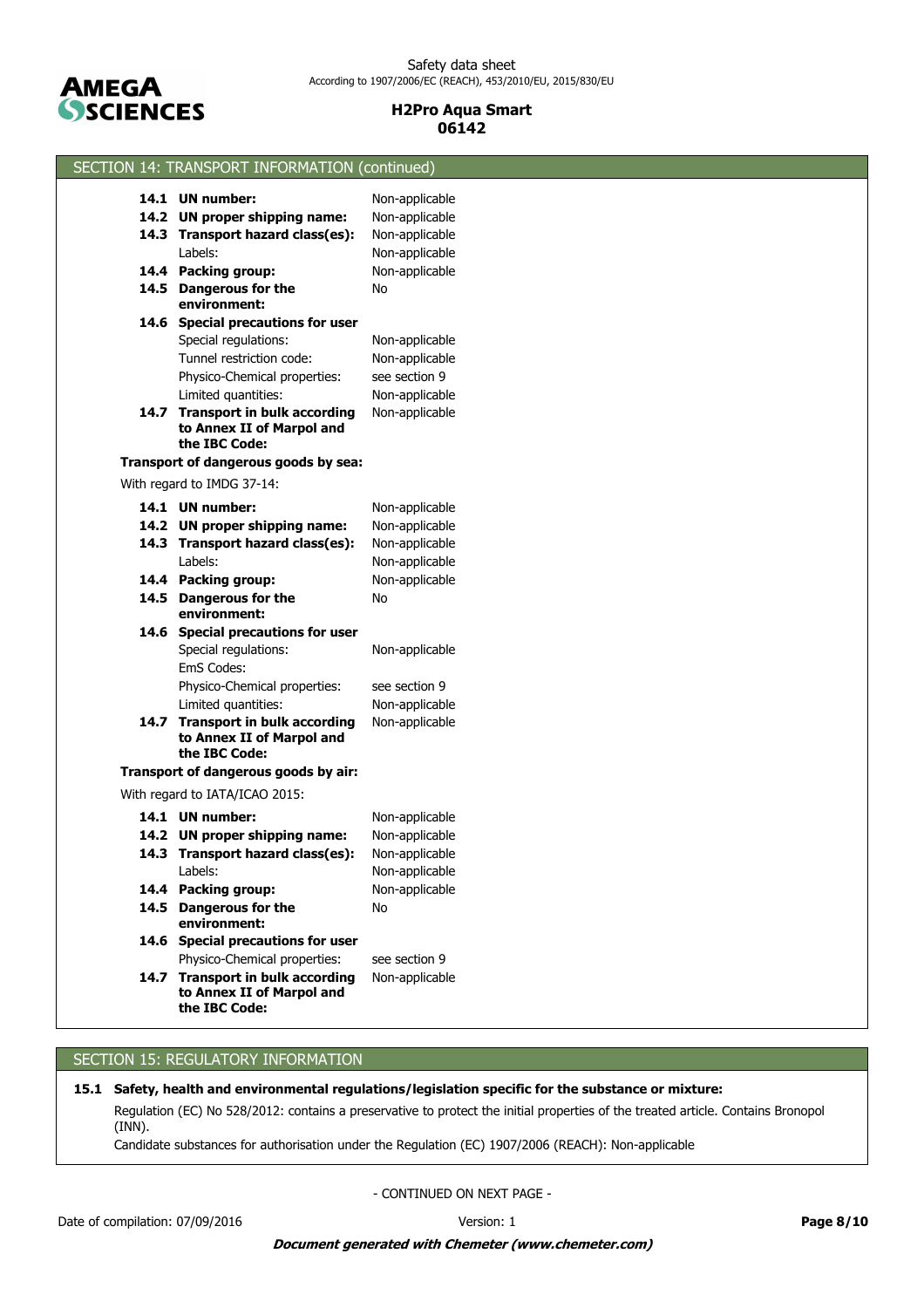

# SECTION 15: REGULATORY INFORMATION (continued)

Substances included in Annex XIV of REACH ("Authorisation List") and sunset date: Non-applicable

Regulation (EC) 1005/2009, about substances that deplete the ozone layer: Non-applicable

Article 95, REGULATION (EU) No 528/2012: Non-applicable

REGULATION (EU) No 649/2012, in relation to the import and export of hazardous chemical products: Non-applicable

**Limitations to commercialisation and the use of certain dangerous substances and mixtures (Annex XVII REACH, etc ….):**

Non-applicable

#### **Specific provisions in terms of protecting people or the environment:**

It is recommended to use the information included in this safety data sheet as data used in a risk evaluation of the local circumstances in order to establish the necessary risk prevention measures for the manipulation, use, storage and disposal of this product.

#### **Other legislation:**

The Chemicals (Hazard Information and Packaging for Supply) Regulations 2009, 2009 No. 716

The Carriage of Dangerous Goods and Use of Transportable Pressure Equipment Regulations 2009 (CDG 2009), SI 2009 No 1348 The Carriage of Dangerous Goods and Use of Transportable Pressure Equipment (Amendment) Regulations 2011, 2011 No. 1885 Control of Substances Hazardous to Health Regulations 2002 (as amended) EH40/2005 Workplace exposure limits

The Waste Regulations 2011, 2011 No. 988

### **15.2 Chemical safety assessment:**

The supplier has not carried out evaluation of chemical safety.

# SECTION 16: OTHER INFORMATION

### **Legislation related to safety data sheets:**

This safety data sheet has been designed in accordance with ANNEX II-Guide to the compilation of safety data sheets of Regulation (EC) Nº 1907/2006 (Regulation (EU) Nº 453/2010, Regulation (EC) Nº 2015/830)

Non-applicable **Modifications related to the previous Safety Data Sheet which concerns the ways of managing risks.:**

#### **Texts of the legislative phrases mentioned in section 3:**

The phrases indicated do not refer to the product itself; they are present merely for informative purposes and refer to the individual components which appear in section 3

### **Directive 67/548/EC and Directive 1999/45/EC:**

Non-applicable

**CLP Regulation (EC) nº 1272/2008:**

### Non-applicable

### **Classification procedure:**

Non-applicable

### **Advice related to training:**

Minimal training is recommended to prevent industrial risks for staff using this product, in order to facilitate their comprehension and interpretation of this safety data sheet, as well as the label on the product.

#### **Principal bibliographical sources:**

http://esis.jrc.ec.europa.eu http://echa.europa.eu http://eur-lex.europa.eu

#### **Abbreviations and acronyms:**